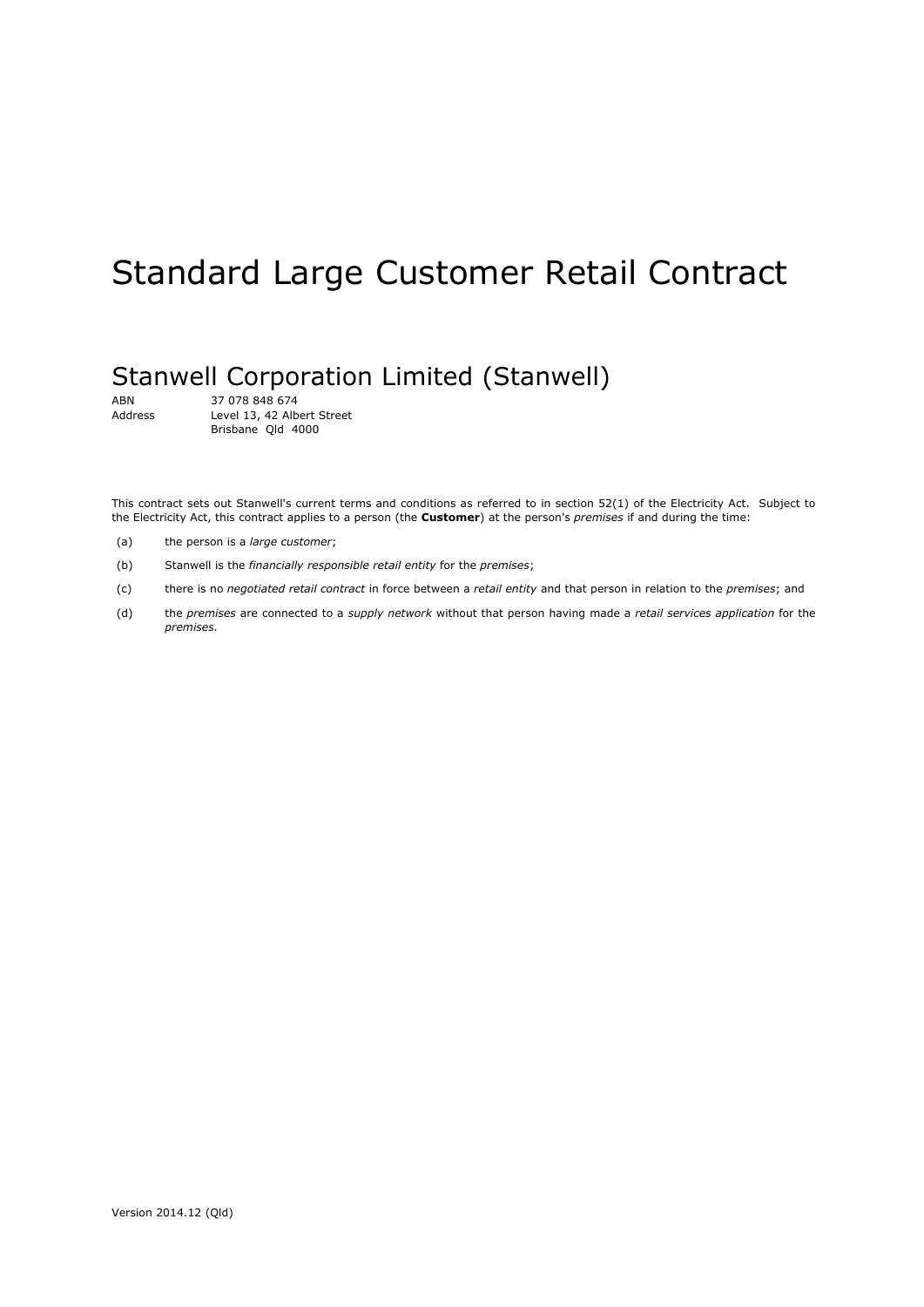# 1. **INTERPRETATION**

#### 1.1 **Definitions**

The following definitions apply in this contract.

**Business Day** means a day that is not a Saturday, Sunday or a public holiday other than a show holiday in Queensland.

**Customer** means the person referred to on the covering page of this contract.

**Electricity Act** means the *Electricity Act 1994* (Qld) and any regulations, standards, protocols and rules made under that Act.

**Insolvency Event** means, in respect of a person:

- (a) an administrator, liquidator, receiver or similar person being appointed to the person or its assets;
- (b) the person:
	- $(i)$  suspending payment of its debts, ceasing (or  $1.3$ ) threatening to cease) to carry on all or a material part of its business, stating that it is unable to pay its debts or being or becoming otherwise insolvent; or
	- (ii) being taken by applicable law to be (or if a  $2$ . court would be entitled or required to presume that the person is) unable to pay its debts or otherwise insolvent; or
- (c) any similar event.

**Interest Rate** means 8% per annum above the interbank overnight cash rate calculated by the Reserve Bank of Australia and displayed on Reuters screen RBA30 (from time to time).

**Law** means any relevant law, statute, regulation, proclamation, order in council, order, by-law, rule, code, guideline, standard, direction, notice, levy, licence, consent, permit, approval, binding decision or authority governing or affecting those involved in the generation, transmission, distribution, supply, sale, purchase or consumption of electricity as enacted and in force or amended from time to time.

**Rules** means the National Electricity Rules under the *National Electricity (Queensland) Law*.

## 1.2 **Rules for interpreting this document**

Headings are for convenience only, and do not affect interpretation. The following rules also apply in interpreting this contract, except where the context makes it clear that a rule is not intended to apply.

- (a) Words in italics have the meaning given in the Electricity Act.
- (b) A reference to:
	- (i) legislation (including subordinate legislation) is to that legislation as amended, re-enacted or replaced, and includes any subordinate legislation issued under it;
	- (ii) a document or agreement, or a provision of a document or agreement, is to that document, agreement or provision as amended, supplemented, replaced or novated;
	- (iii) a party to this document or to any other document or agreement includes a permitted substitute or a permitted assign of that party;
- (iv) a person includes any type of entity or body of persons, whether or not it is incorporated or has a separate legal identity, and any executor, administrator or successor in law of the person; and
- (v) anything (including a right, obligation or concept) includes each part of it.
- (c) A singular word includes the plural, and vice versa.
- (d) A word which suggests one gender includes the other genders.
- (e) If a word is defined, another part of speech has a corresponding meaning.
- (f) If an example is given of anything (including a right, obligation or concept), such as by saying it includes something else, the example does not limit the scope of that thing.

#### 1.3 **Business Days**

If the day on or by which a person must do something under this contract is not a Business Day, the person must do it on or by the next Business Day.

## 2. **SALE AND PURCHASE OF ELECTRICITY**

Stanwell agrees to sell electricity to the Customer at the *premises,* and the Customer agrees to pay Stanwell for the electricity purchased, on the terms set out in this contract.

#### 3. **FORECASTS**

The Customer must give Stanwell a forecast of the Customer's estimated electricity consumption for the *premises* for the following year:

- (a) on commencement of this contract and on each anniversary of the commencement;
- (b) as soon as practicable after the Customer becomes aware of any likely material change in the Customer's estimated electricity consumption; and
- (c) if requested by Stanwell.

#### 4. **CHARGES**

- (a) If Stanwell is required under the Electricity Act to charge *notified prices* for the sale of electricity to the Customer's *premises*, Stanwell will charge the Customer the *notified prices*.
- (b) If Stanwell is not required under the Electricity Act to charge *notified prices* for the sale of electricity to the Customer's *premises*:
	- (i) Stanwell will charge the Customer a reasonable charge determined by Stanwell from time to time; and
	- (ii) this charge will include all relevant costs associated with acquiring electricity from the national electricity market, the costs associated with complying with the Commonwealth Government's renewable energy target or any other applicable Laws, metering charges, market and other charges payable under the Rules plus a reasonable margin.
- (c) Stanwell's charges will be based on actual metered consumption at the Customer's *premises*, adjusted by applicable transmission loss factors and distribution loss factors.
- (d) The Customer also agrees to pay Stanwell any charges passed through from the *distribution entity* in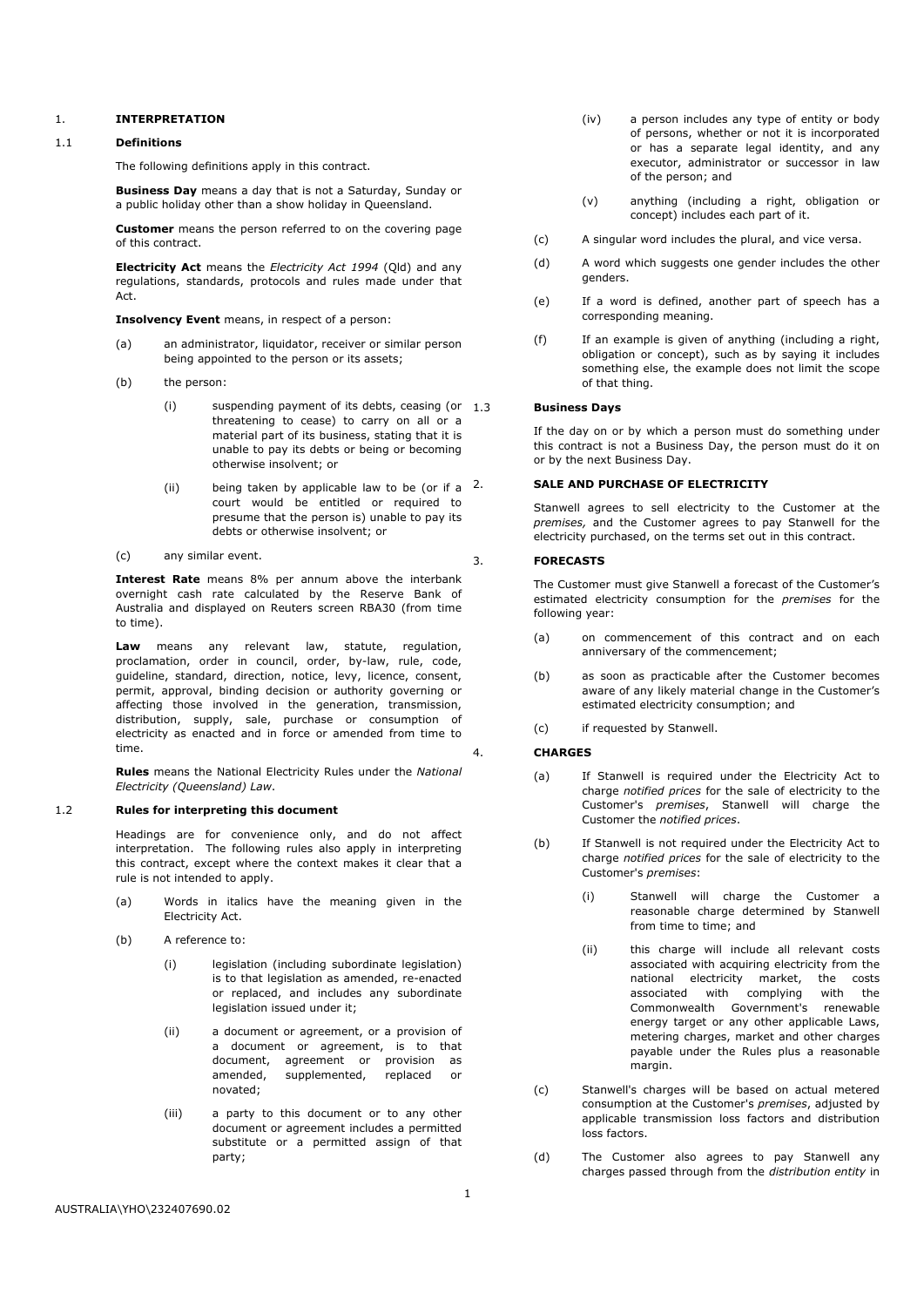relation to the Customer's *premises*, unless the Customer pays these charges directly to the *distribution entity*.

(e) Stanwell will notify the Customer of its charges from time to time (including if there is a change in the charges) in accordance with the Electricity Act.

# 5. **METERING**

- (a) The Customer must:
	- (i) not damage, modify or interfere with the  $7$ . meter;
	- (ii) to the extent it is reasonably able to do so, allow Stanwell and all other relevant persons to safely access the *premises* for the purposes of installing, reading, testing, repairing, maintaining or removing the meter; and
	- (iii) use reasonable endeavours to ensure that (at the Customer's own cost), the Customer maintains and provides proper security at the *premises* where appropriate.
- (b) Subject to the Electricity Act, the Customer must pay all costs associated with the installation, inspection and testing of the meter.
- (c) Subject to clause 5(d), the quantity of electricity sold to the Customer under this contract will be determined by Stanwell from readings of the meter installed at the *premises*.
- (d) If the meter malfunctions or metering data is not available for any reason, then, subject to any relevant Law, the amount of electricity sold may be estimated by Stanwell (acting reasonably) based on standard practices in the electricity industry and all relevant information available.

# 6. **INVOICING AND PAYMENT**

#### 6.1 **Accounts**

- (a) Stanwell must send the Customer an invoice as soon as practicable after the last day of each month for all charges payable by the Customer under this contract in respect of that month. The invoice may also include:
	- (i) unbilled charges incurred in respect of a previous month;
	- (ii) where relevant, estimated amounts for some charges.
- (b) Stanwell may also send the Customer adjusted invoices or further invoices from time to time:
	- (i) in respect of any changes to or reconciliation of the charges payable by the Customer; or
	- (ii) to correct any inaccuracies in previous 8.2 invoices.
- (c) Stanwell may send invoices to the Customer at the Customer's email address or by mail to the address of the Customer's *premises.* At the start of this contract, the Customer must advise Stanwell of an  $8.3$ email address to which invoices can be sent (and the Customer may by notice change this email address from time to time).

# 6.2 **Payment**

(a) The Customer must pay each invoice in full, without deduction or set-off, within 14 days of the date of issue of the invoice.

- (b) The Customer must pay an the invoice by direct deposit to Stanwell's bank account, the details of which will be set out in the invoice.
- (c) If the Customer does not pay an invoice in full by the due date for payment, then in addition to any other rights it may have under this contract and provided Stanwell is not otherwise prohibited by the Electricity Act, Stanwell may require the Customer to pay interest at the Interest Rate on the unpaid amount.

# 7. **GST**

#### 7.1 **Payments of GST**

- (a) Subject to the Electricity Act, all amounts payable under this contract are exclusive of GST.
- (b) A recipient of a taxable supply under or in connection with this contract must pay to the supplier, in addition to the GST exclusive consideration for the taxable supply, an amount equal to any GST paid or payable by the supplier in respect of the taxable supply.
- (c) The recipient of any taxable supply must make that payment to the supplier as and when the GST exclusive consideration or part of it is provided, except that the recipient need not pay an amount referable to GST unless the recipient has received a tax invoice (or an adjustment note) for that taxable supply.
- (d) If, at any time, an adjustment event arises in respect of any supply made by a party under this contract, a corresponding adjustment must be made between the parties in respect of any amount paid pursuant to clause 7.1(b). Payments to give effect to the Payments to give effect to the adjustment must be made between the parties and the supplier must issue a valid adjustment note in relation to the adjustment event.

# 7.2 **Definitions**

Words in this clause 7 have the same meaning as in the *A New Tax System (Goods and Services Tax) Act 1999* (Cth) and related regulations, unless the context makes it clear that a different meaning is intended.

# 8. **SECURITY**

#### 8.1 **Request for security**

- (a) Stanwell may by notice request the Customer to provide Stanwell with an unconditional bank guarantee or other form of security acceptable to Stanwell, for an amount not exceeding the total of Stanwell's reasonable estimate for the next three invoices to be issued under this contract.
- (b) Unless otherwise specified by Stanwell, the security must be in a form and on terms and conditions acceptable to Stanwell.

# 8.2 **Provision of security**

If Stanwell gives a notice under clause 8.1, the Customer must provide the security for the amount requested by Stanwell within 10 Business Days of Stanwell's request.

#### 8.3 **Right to draw on security**

- (a) Stanwell may draw on the security in satisfaction of any amount owing by the Customer to Stanwell under this contract, without notice to the Customer.
- (b) The Customer acknowledges and agrees that if the form of the security provided is cash, Stanwell may retain any interest on this cash amount.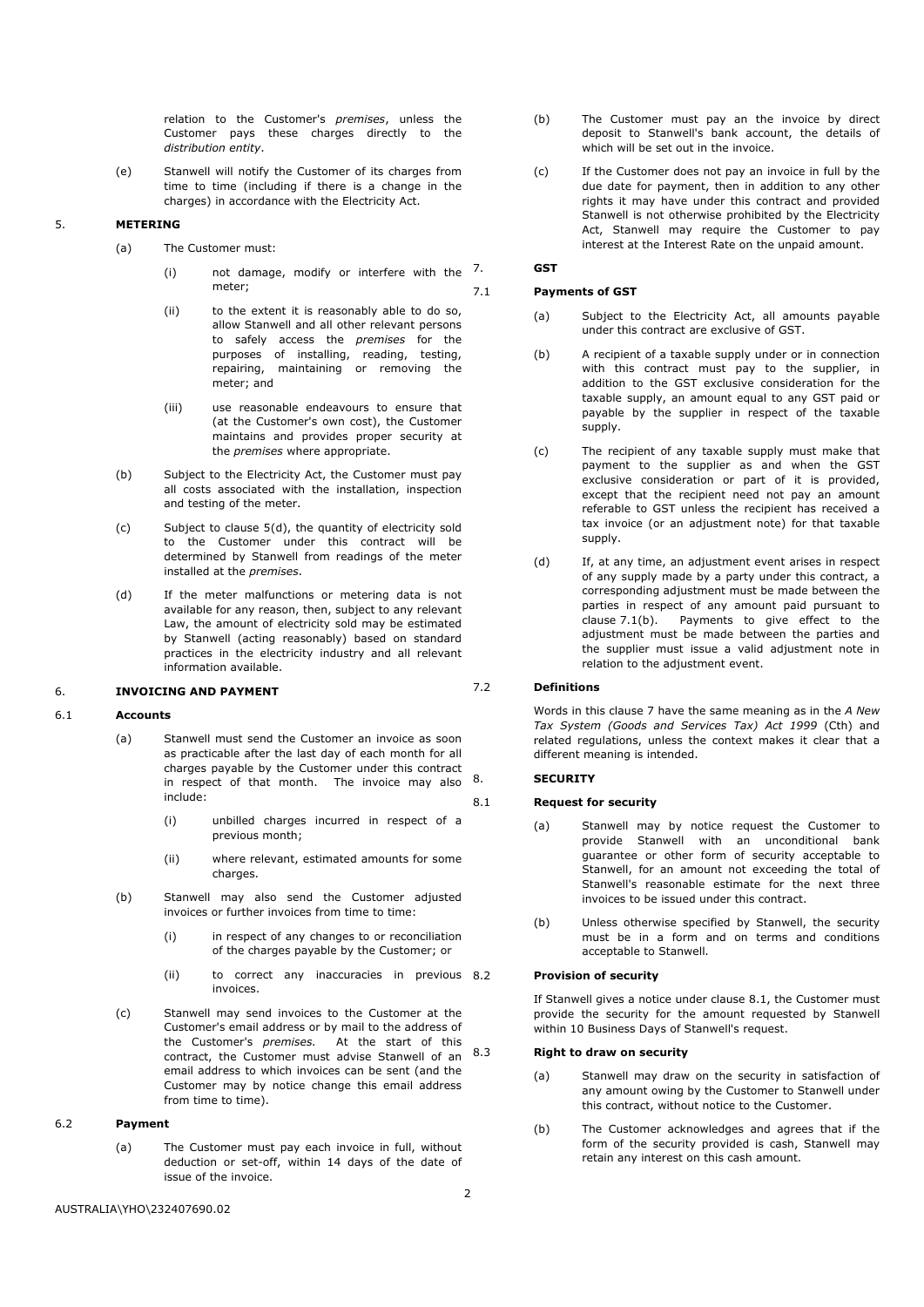#### 8.4 **Return of security**

Stanwell must return the security to the Customer within 10 Business Days of the later of:

- (a) the date this contract ends; or
- (b) the date all outstanding amounts owed to Stanwell under this contract have been paid.

#### 9. **RISK AND LIABILITY**

# 9.1 **Physical connection**

The Customer acknowledges that Stanwell is not responsible for physically connecting the *premises* to the network or the physical supply of electricity from the network to the *premises* and that this is the responsibility of the *distribution entity*.

#### 9.2 **No warranties**

As Stanwell is not responsible for physically connecting or delivering electricity to the Customer's *premises*:

- (a) Stanwell does not undertake to provide or maintain any particular voltage, frequency or standard of supply; and
- (b) unless required by Law, Stanwell gives no condition, warranty or undertaking and makes no representation to the Customer about the condition or suitability of electricity, its quality, fitness or safety.

# 9.3 **Limitation of liability**

- (a) Despite the above provisions, to the extent that a  $11$ . supply obligation might be taken to be a part of this contract and there are any implied conditions, warranties or rights under any Law in relation to that supply, any liability Stanwell has to the Customer under such Law that cannot be excluded but can be limited is (at Stanwell's option) limited to:
	- (i) providing equivalent goods or services to the Customer's *premises*; or
	- (ii) paying the cost of replacing the goods or services or acquiring equivalent goods or services.
- (b) So far as the Law allows, Stanwell is not liable for any loss, damage or expense (including but not limited to loss of profit, loss of revenue or loss of commercial opportunity) the Customer suffers (whether due to negligence or otherwise), arising out of or in relation to the sale or supply (or failure to supply) of  $_{12}$ electricity by Stanwell to the Customer under this contract.
- (c) This clause 9.3 applies in addition to, and does not vary or exclude, the operation of section 120 of the *National Electricity (Queensland) Law*.

# 10. **TERMINATION**

# 10.1 **Right to terminate**

Either party may terminate this contract by notice if:

- (a) an Insolvency Event occurs in relation to the other party; or
- (b) the other party has failed to comply with its obligations under this contract and the breach has not been remedied within 20 Business Days of receiving a notice to remedy the breach.

#### 10.2 **Consequences of termination**

Upon termination of this contract by Stanwell, Stanwell may do any one or more of the following:

- (a) cause the supply of electricity to the *premises* to be disconnected;
- (b) transfer financial responsibility for the *premises* to another electricity retailer; or
- (c) recover from the Customer any outstanding amounts the Customer owes Stanwell.

#### 10.3 **ROLR termination**

If an event occurs in respect of the *premises* which triggers the operation of the *retailer of last resort scheme*, this contract ends and Stanwell must, provide the Customer's name, billing address and *NMI* for the *premises* to the applicable entity appointed as the relevant retailer of last resort within the timeframe required by the Electricity Act.

# 10.4 **Termination on reclassification as a small customer**

If the Customer is reclassified as a small customer:

- (a) then this contract will end on the date on which the reclassification takes effect in accordance with the Electricity Act;
- (b) Stanwell must refer the Customer to the local retailer for the *premises;* and
- (c) each party must do all things necessary to ensure financial responsibility under the Rules is transferred to the Customer's new retailer on termination of this contract.

#### 11. **DISCONNECTION**

- (a) Subject to clause 11(b), if the Customer does not pay Stanwell any amount that is validly due and owing on time or does not provide security as required under clause 8, Stanwell may cause the supply of electricity to the *premises* to be disconnected until the Customer has paid all outstanding amounts (including interest for late payments) or provided the security, as applicable.
- (b) Stanwell must not exercise its right under clause 11(a) unless Stanwell has given the Customer a notice requiring the outstanding amount to be paid or the security to be provided, as applicable, within five Business Days of the date of the notice and the Customer fails to comply with the notice.
- (c) Stanwell's rights under this clause 11 do not limit Stanwell's other rights under this contract.

# 12. **NOTICES**

- (a) Notices under this contract must be in writing and may be delivered by hand, or sent by mail, fax or email to the addresses as notified in writing to the other party from time to time (and, in respect of notices to the Customer, to the address of the Customer's *premises*).
- (b) Notices shall be deemed to be given:
	- (i) if hand delivered, on the day of delivery and with written acknowledgment of receipt by an officer or other duly authorised employee, agent or representative of the receiving party;
	- (ii) if sent by mail, on the third Business Day after mailing;
	- (iii) if sent by facsimile, on production of a transmission report from the machine from which it was sent showing the relevant number of pages comprising the relevant